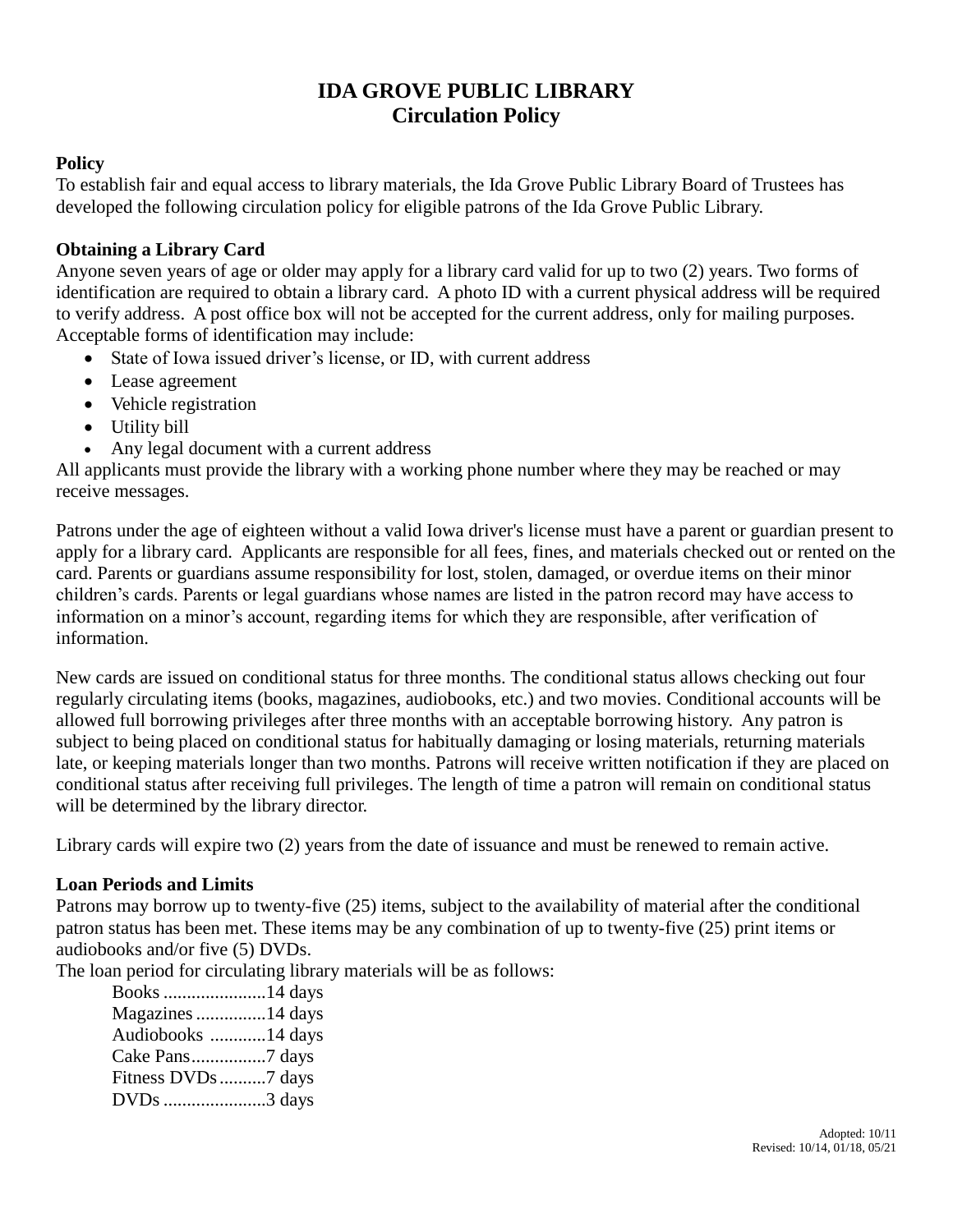The library director, or designee, reserves the right to modify the loan period depending upon the needs of the library.

Non-circulating materials may be used by the general public, but only within the confines of the library. These materials include reference materials, current issues of periodicals, newspapers, genealogy and local history reference materials, and microfilm.

## **LaunchPad Children's Museum Admission Passes**

The library offers registered adult cardholders (ages 18 and over) the option to check out a free admission pass to the LaunchPad Children's Museum in Sioux City, Iowa. To utilize the free admission pass, library cards must be in good standing. No exceptions will be made for accounts with accrued fines and/or fees. The following applies to all checkouts of the LaunchPad Admission Pass:

- LaunchPad passes must be checked out in person at the library. Membership passes will be checked out for a three (3) day period and cannot be renewed.
- Availability is subject to change during holiday weekends or special events at the request of the LaunchPad Children's Museum.
- Passes are good for regular admission of two adults (ages 18+) and up to six children (ages 17 and under). Regular admission prices apply for additional adults and/or children, admission must be paid at the time of the visit.
- LaunchPad passes cannot be used for any special member events, programs, or classes.
- LaunchPad passes must be returned to the library on time to allow other patrons access to this resource. If passes are lost or not returned on time, a \$20 replacement fee will be assessed, borrowing privileges revoked, and LaunchPad membership card number canceled to prevent misuse.

#### **Extended Use (Overdue) Fees**

It is the patron's responsibility to ensure borrowed library materials are returned on or before the due date. Library materials that are returned after the due date will incur extended use (overdue) fees which will be charged to the patron's account. Extended use fees accrue at a rate of \$0.25 per item, per day. Extended use fees are capped at \$10.00 per item.

#### **Service Charge Fees**

While most library services are provided free of charge, some services require a nominal fee to help recover the costs associated with providing the service. Charges for services provided by the library are as follows:

|                       | Black & white copies \$0.25 per side, per page |
|-----------------------|------------------------------------------------|
|                       | Color copies \$1.00 per side, per page         |
| Faxing\$1.00 per page |                                                |

#### **Renewals**

Circulating materials may be renewed twice, with the following exceptions: 1) Popular items may not be renewed, and 2) Materials on reserve for another patron cannot be renewed. Patrons may renew materials in person at the circulation desk or by telephone. Patrons who wish to renew by phone are advised to do so in advance of the due date in case items cannot be renewed.

#### **Reserves**

Patrons may request that circulating materials not immediately available be placed on reserve. Patrons are permitted to place three (3) items on reserve at a time, as well as three (3) interlibrary loan items. Reserves will be filled in the order in which they were made. Patrons will receive notification of availability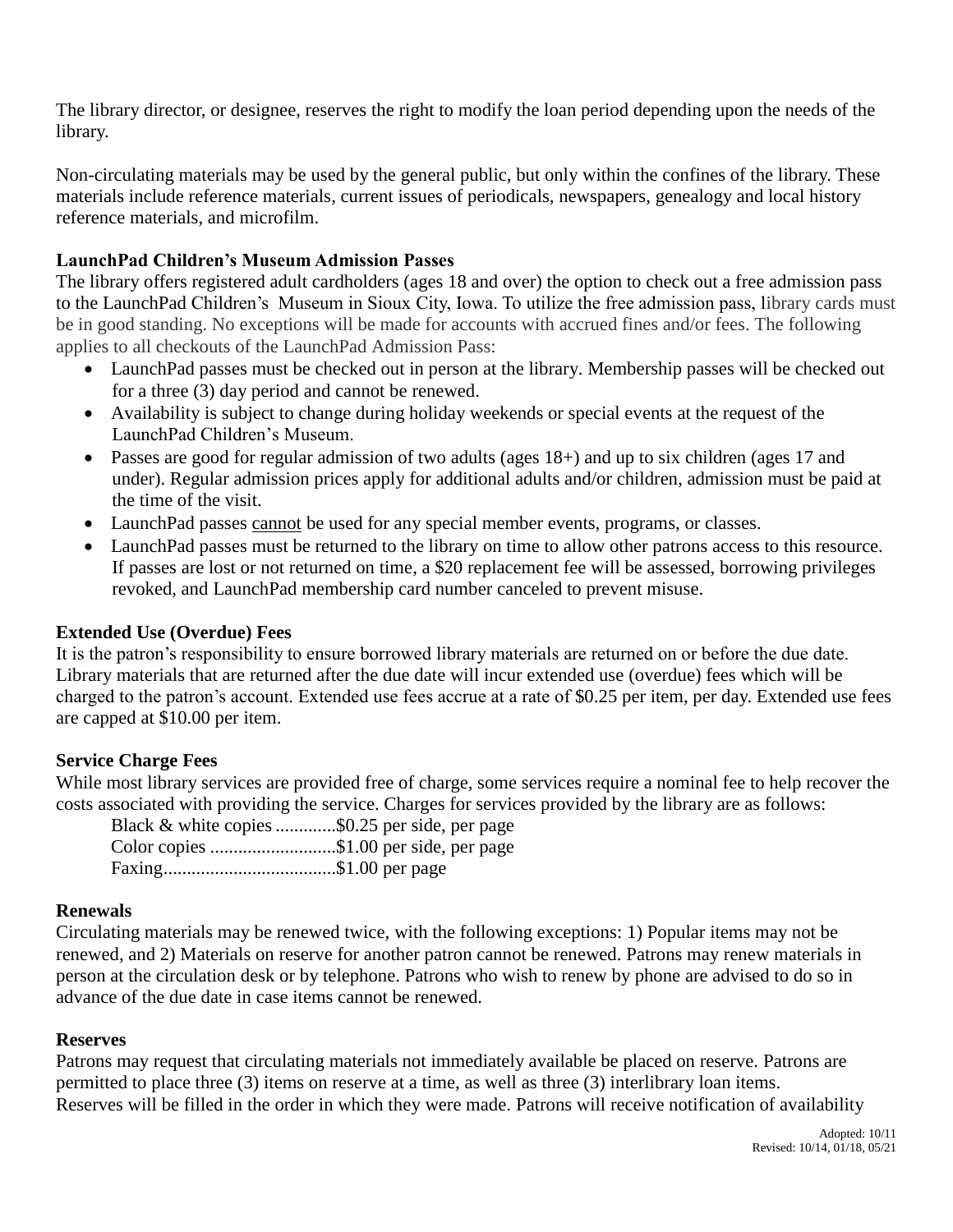when the item becomes available. Reserves will be held for five (5) days, after which the item will be returned to circulation.

## **Lost and Damaged Items**

Lost materials or materials so damaged that they can no longer be circulated will be paid for by the responsible borrower at the replacement cost of the item plus a non-refundable \$3.00 processing fee. Lost materials are considered to be those that the patron concedes cannot be located or have been checked out for more than two (2) months. Charges will be assessed for materials that are returned partially damaged on a case-by-case basis. All cost evaluations will be determined by the library director, or designee, for either partial or complete damage of library materials. An exact copy of a lost or damaged item that is in new condition may be accepted as a replacement. Replacements for lost or damaged audiovisual materials must be in a sealed original container. Refunds may be made for lost materials that are found and returned to the library within 14 days; as long as the item has not been replaced by the library. After 14 days, lost materials which have been paid for are considered the property of the patron who paid for the item, and the patron may keep the item or donate it back to the library. Due to limited cash resources, refunds over \$10.00 may be issued as a credit to the cardholder's account. All refunds are subject to the approval of the library director.

## **Restricted Usage**

Patrons have borrowing privileges and access to library services with up to \$1.00 in fines and/or fees. Fines and/or fees that have accrued past \$1.00 will restrict borrowing privileges and access to library services until fines and/or fees are paid. Patrons with overdue materials or missing parts of returned materials such as missing discs or instruction booklets may not check out additional materials until all overdue materials and missing parts are returned to the library or renewed. The library director, or designee, may grant borrowing privileges if they determine that extenuating circumstances so warrant.

# **Unreturned Materials/Theft of Library Materials**

To encourage the prompt return of material, the Ida Grove Public Library has established an extended use fee as a penalty and as a reminder to those patrons who fail to return materials by their due date. When materials are not returned promptly, it penalizes other patrons who may wish to have access to these materials within a reasonable time and causes the library to incur additional expense.

The library reserves the right to take legal action in the name of Ida Grove taxpayers to regain library materials and will pursue all legal avenues to retrieve library materials and property that are overdue, lost, stolen, or damaged. Section 714.5 of the Code of Iowa (Policy Attachment 4) provides for the return of library materials and makes it a criminal offense if materials are intentionally not returned. Extended use fees accrue daily until items are returned, up to a maximum of \$10.00 per item. Items not returned are charged a processing fee of \$3.00 per item.

Patrons will be notified as follows regarding unreturned or lost library materials:

- As a courtesy, patrons are contacted twice by telephone as a reminder that items are due back to the library.
- After two (2) weeks a first notice itemizing overdue materials is sent to the patron.
- After four (4) weeks a second notice, along with a copy of the Iowa Code, is sent to the patron requesting the return of the items.
- After six (6) weeks a final notice is mailed to the patron containing a listing of items not returned and replacement charges for each item.
- Patrons owing the library \$25.00 or more after two months will be subject to referral to a collection agency.